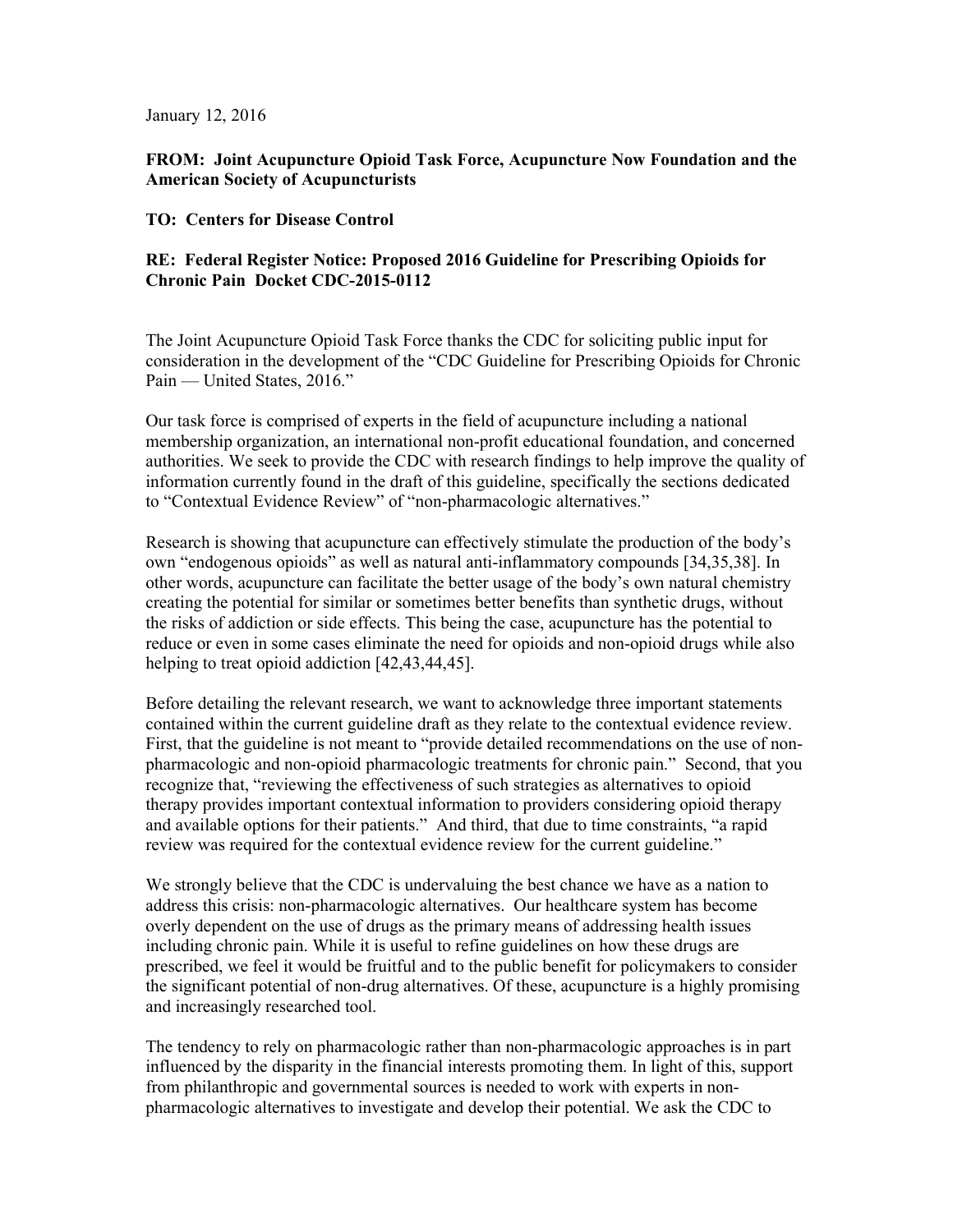seek the input of such authorities in the development of guidelines for the use of nonpharmacologic therapies, and not leave this important topic to solely a rapid review of contextual evidence within a drug prescribing guideline.

While acupuncture has consistently been found to provide significant improvements in common, chronic pain conditions, a frequent criticism is that "real" (verum) acupuncture often does not statistically outperform the sham control. This criticism has been debunked in a landmark meta-analysis undertaken to reduce some of the common disparities found in acupuncture trial reporting standards [1]. This study found that when key reporting data were standardized, verum acupuncture outperformed sham.

Critics fixated on how much of acupuncture's clinical benefits may be due to placebo effects are overlooking perhaps the most important point: the risk to benefit ratio of acupuncture for common chronic pain conditions is clearly superior to opioid medications and often better than other non-opioid therapies, regardless of mechanism. A very recent systematic review and network meta-analyses of 21 different interventions for sciatica found that acupuncture produced better outcomes for global effect and pain reduction than all other therapies except a Cytokine-modulating procedure still in experimental stages [5].

Considering the magnitude of the opioid crisis, non-opioid alternative approaches to the management of chronic pain that are shown to be safer, while of equal or superior clinical effectiveness to opioids, should not merely be categorized as a "possible option". The research presented below demonstrates these positions and we urge policy makers to carefully consider this information and contact us with and questions.

Sincerely,

The Joint Acupuncture Opioid Task Force

Member organizations: The Acupuncture Now Foundation www.AcupunctureNowFoundation.org The American Society of Acupuncturists https://www.facebook.com/AmericanSocietyofAcupuncturists/?fref=ts

Task Force Chair Bonnie M. Abel Bolash, MAc., L.Ac. JointAcupunctureOpioidTF@gmail.com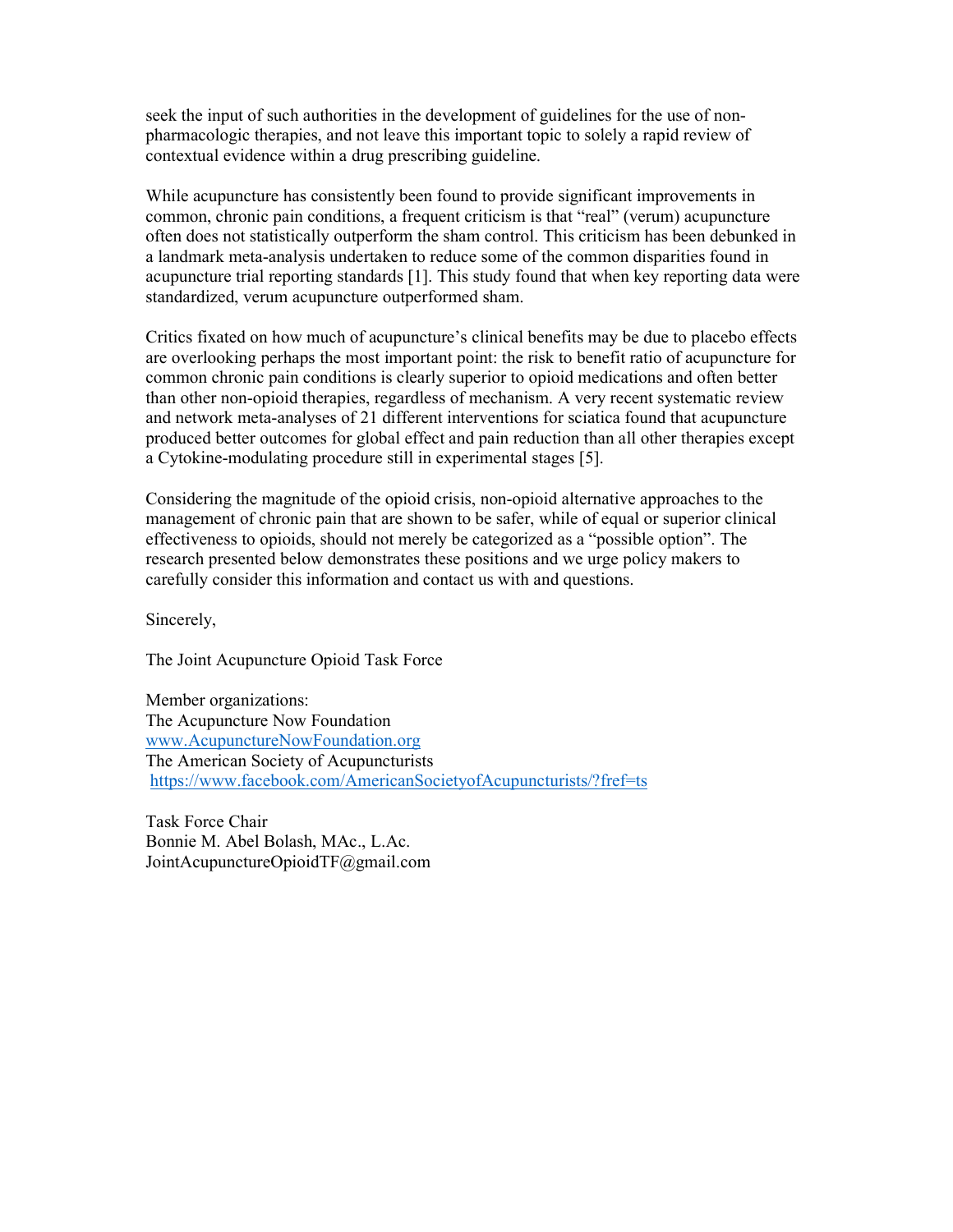# **Research Findings on Acupuncture Compiled by The Joint Acupuncture Opioid Task Force**

## **1. Acupuncture is an effective, safe, and cost-effective treatment for various types of pain. Acupuncture should be recommended for the treatment of pain before opiates are prescribed.**

# **1.1 Effectiveness/efficacy of acupuncture for different types of pain**

There is growing research evidence to support the effectiveness and efficacy of acupuncture for the relief of pain, especially chronic pain (See Table 1). Acupuncture has been shown to be effective for treating various types of pain with the strongest evidence around **back pain, neck pain, shoulder pain, chronic headache, and osteoarthritis** [1]. In an individual patient meta-analysis of 17,922 people from 29 randomized controlled trials (RCTs), it was concluded that the effect sizes in comparison to no acupuncture controls were 0.55 SD (95% CI, 0.51-0.58) for back and neck pain, 0.57 SD (95% CI, 0.50-0.64) for osteoarthritis and 0.42 SD (95% CI, 0.37-0.46) for chronic headache (1). No meta-analysis was performed on shoulder pain as there were only three eligible RCTs. In all analyses true acupuncture was significantly superior to no acupuncture and sham acupuncture controls  $(p<0.001)$  [1].

In the largest study of its kind conducted to date, 454,920 patients were treated with acupuncture for headache, low back pain, and/or osteoarthritis in an open pragmatic trial. Effectiveness was rated by the 8,727 treating physicians as marked or moderate in 76% of cases [2].

In a network meta-analysis comparing different physical therapies for pain in knee osteoarthritis, acupuncture was found to be superior to sham acupuncture, musclestrengthening exercise, Tai Chi, weight loss, standard care, and aerobic exercise (in ranked order) Acupuncture was found to be statistically significantly better than musclestrengthening exercise (standardised mean difference: 0.49, 95% credible interval 0.00-0.98) [3].

A systematic review and meta-analysis on acupuncture for **sciatica** concluded that acupuncture was superior to standard pharmaceutical care (such as ibuprofen, diclofenac, and prednisone) in reducing pain intensity (MD −1.25, 95% CI: −1.63 to −0.86), and pain threshold (MD: 1.08, 95% CI: 0.98–1.17), however some of the included studies had a high risk of bias [4].

A systematic review and network meta-analyses of 21 different interventions for sciatica found that acupuncture was second in global effect only to biological agents, and superior to all other interventions including non-opioid medications and opioid medications [5].

A systematic review on acupuncture and moxibustion for **lateral elbow pain** found that acupuncture and moxibustion were superior or equal to standard care, however again most of the included studies had a high risk of bias in at least one domain [6].

A systematic review on acupuncture for **plantar heel pain** found that evidence supporting the effectiveness of acupuncture was comparable to the evidence available for standard care interventions, such as stretching, night splints or dexamethasone [7].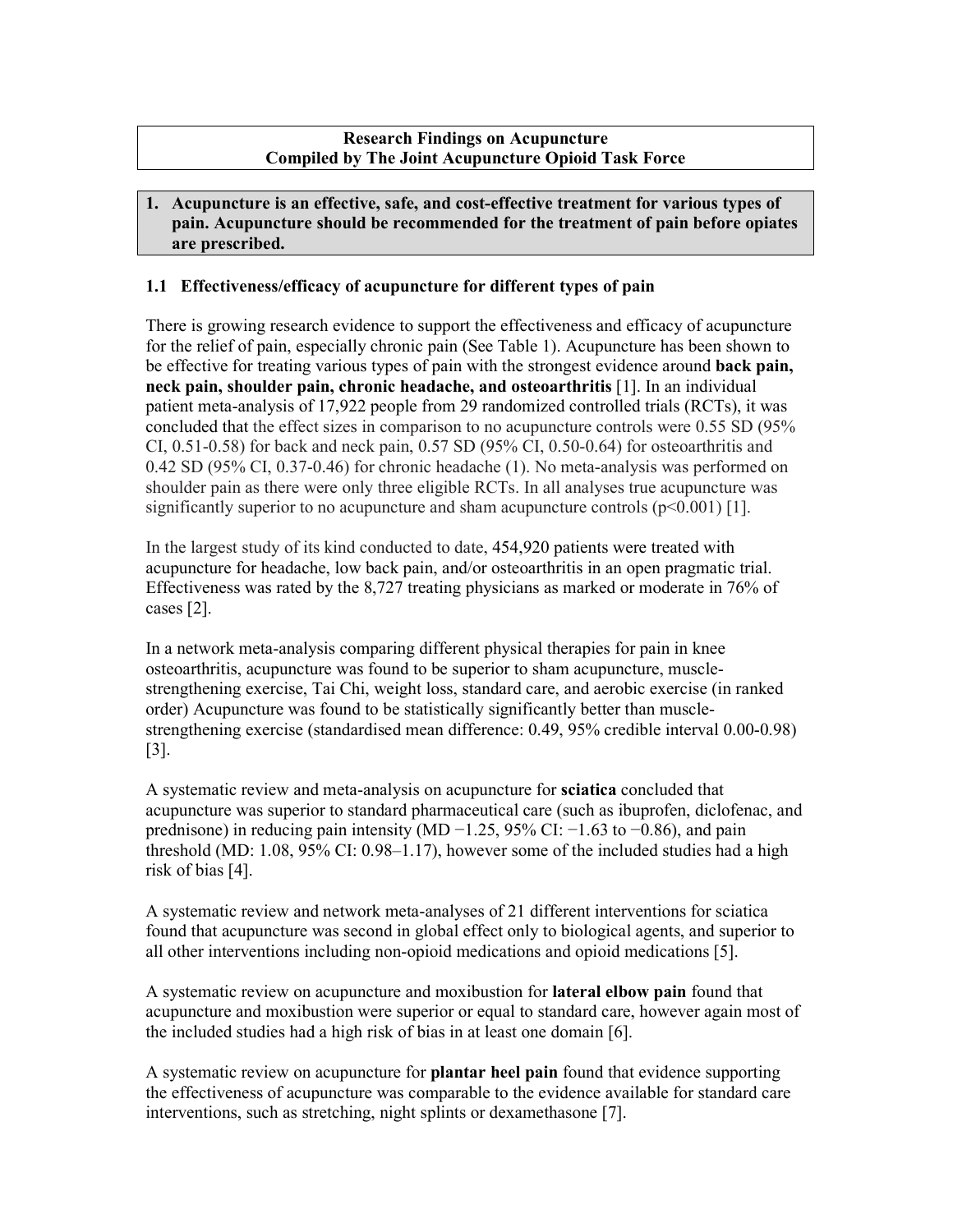The use of acupuncture to relieve **pain associated with surgical procedures** captured the world's attention when journalist James Reston (who was accompanying President Richard Nixon on a trip to China) underwent an appendectomy using acupuncture analgesia. Since then, acupuncture has been used before, during and after surgery to manage pain and to improve post-surgical recovery in a variety of contexts [8-16]. It is noteworthy that acupuncture has been reported to be effective in pain relief during and after surgical procedures on children and animals [10, 16-18].

A Cochrane systematic review on acupuncture or acupressure for **primary dysmenorrhea**  found that both acupuncture and acupressure were more effective in reducing pain than placebo controls [19]. Five other systematic reviews and/or meta-analyses on various forms of acupoint stimulation including acupuncture, acupressure and moxibustion for primary dysmenorrhea have reported similar outcomes [20-24].

The effectiveness of acupuncture for **labor pain** is still unclear, largely due to the heterogeneity of designs and methods in studies which have produced mixed results, with some studies reporting reduction of pain during labor, reduced use of opioid medications and epidural analgesia and a shorter second stage of labor, while other studies reported no reduction in analgesic medications [25-27].

A systematic review on acupuncture for **trigeminal neuralgia** suggests that acupuncture may be equal or superior to carbamazepine, but the evidence is weakened by the low methodological quality of some included studies [28].

A Cochrane systematic review on acupuncture for **fibromyalgia** found low to moderate-level evidence that acupuncture improves pain and stiffness compared with no treatment and standard therapy. Furthermore, electroacupuncture is probably better than manual acupuncture for pain in fibromyalgia [29].

## **1.2 Safety of acupuncture for pain management**

The strongest evidence for the safety of acupuncture in chronic pain management comes from an open pragmatic trial involving 454,920 patients who were treated for headache, low back pain and/or osteoarthritis. Minor adverse events were reported in 7.9% of patients while only 0.003% (13 patients) experienced severe adverse events. Minor adverse events included needling pain, hematoma and bleeding, while serious adverse events included pneumothorax, acute hyper- or hypotensive crisis, erysipelas, asthma attack and aggravation of suicidal thoughts [2].

## **1.3 Cost-effectiveness of acupuncture for pain management**

In a systematic review of 8 cost-utility and cost-effectiveness studies of acupuncture for chronic pain the cost per quality adjusted life year (QALY) gained was below the thresholds used by the UK National Institute for Health and Clinical Excellence for "willingness to pay". The chronic pain conditions included in the systematic review included low back pain, neck pain, dysmenorrhoea, migraine and headache, and osteoarthritis [30].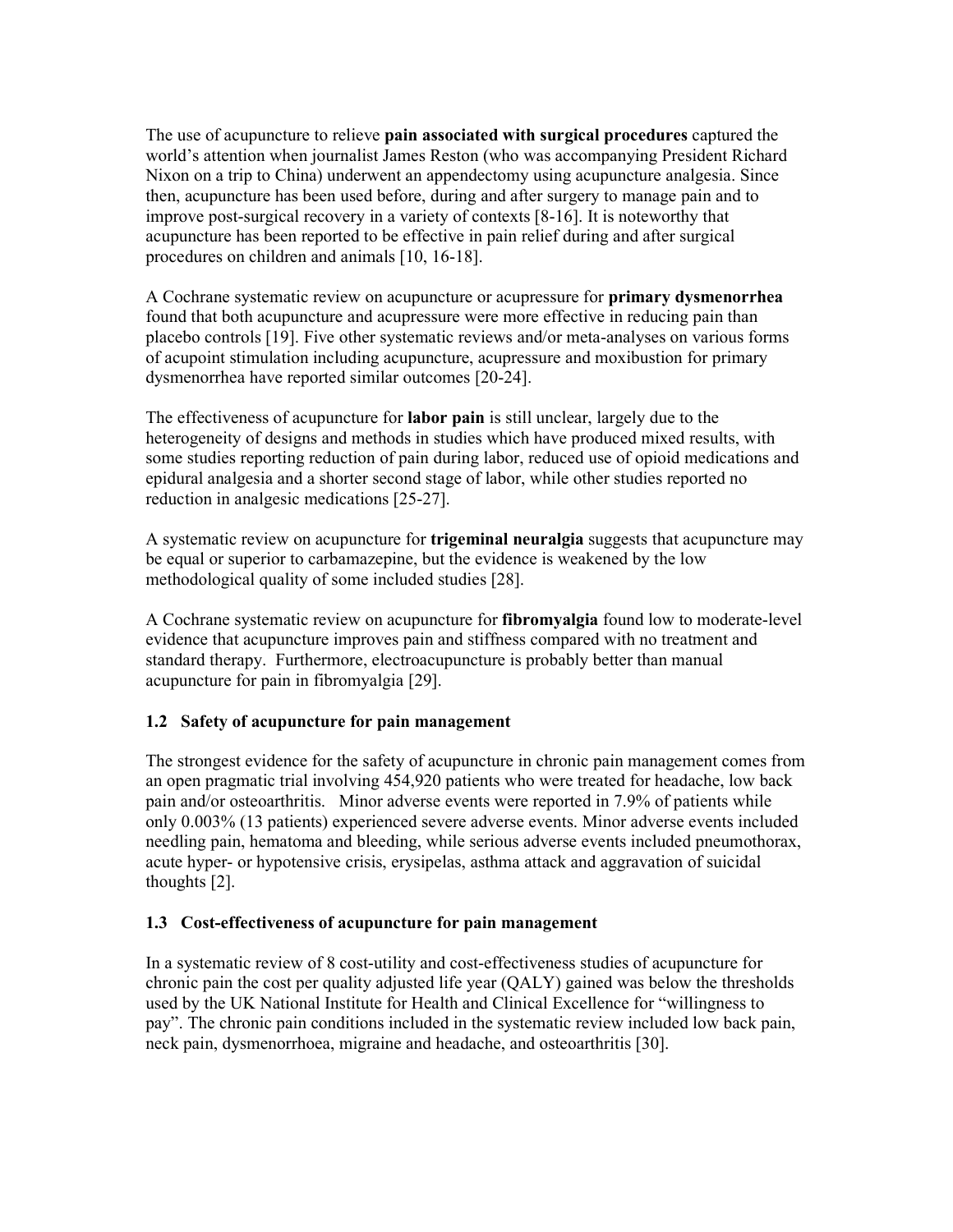# **1.4 Can adjunctive acupuncture treatment reduce the use of opioid-like medications?**

Some studies have reported reduced consumption of opioid-like medication (OLM) by more than 60% following surgery when acupuncture is used [31, 32]. A pilot RCT also showed a reduction of 39% in OLM use in non-malignant pain after acupuncture, an effect which lasted less than 8 weeks after acupuncture treatment ceased [33].

# **2. Acupuncture analgesic mechanisms have been extensively researched and include the production and release of endogenous opioids**

Mechanisms underlying acupuncture analgesia have been extensively researched for over 60 years. In animal models acupuncture and/or electroacupuncture has been shown to be effective for the alleviation of inflammatory, neuropathic, cancer, and visceral pain. Ascending neural pathways involving  $A \square \square A \square$  and C sensory fibres have been mapped, the mesolimbic loop of analgesia in the brain and brain stem has been identified and descending pathways have also been mapped. Numerous mediators have been identified including opioid and non-opioid neuropeptides, serotonin, norepinephrine, dopamine, cytokines, glutamate, nitric oxide and gamma-amino-butyric-acid (GABA). Acupuncture analgesia has been shown to involve several classes of opioid neuropeptides including enkephalins, endorphins, dynorphins, endomorphins and nociceptin (also known as Orphanin FQ). Among the non-opioid neuropeptides, substance P (SP), vaso-active intestinal peptide (VIP) and calcitonin gene-related peptide (CGRP) have been investigated for their roles in both the analgesic and anti-inflammatory effects of acupuncture [34-38].

Given that acupuncture analgesia activates the production and release of endogenous opioids and activates andopioid receptors, it is feasible that acupuncture, used in conjunction with OLM, might alleviate pain with a lower OLM dose for patients already taking OLM [34]. For patients not yet prescribed OLM, acupuncture should be recommended prior to OLM prescription commencing. This would be in line with exiting guidelines which recommend non-opiate alternatives which are safe and effective should first be exhausted before resorting to OLM.

# **3. Acupuncture is effective for the treatment of chronic pain involving adverse neuroplasticity**

Adverse neuroplasticity can present a challenge in pain management as neuroplastic changes can be associated with chronic severe pain which is resistant to treatment. There is evidence that acupuncture has the capacity to reverse adverse neuroplastic changes in the spinal dorsal horn as well as in the somatosensory cortex in chronic pain [39-41]. This suggests that acupuncture may have an important role in treating chronic pain which involves adverse neuroplastic changes.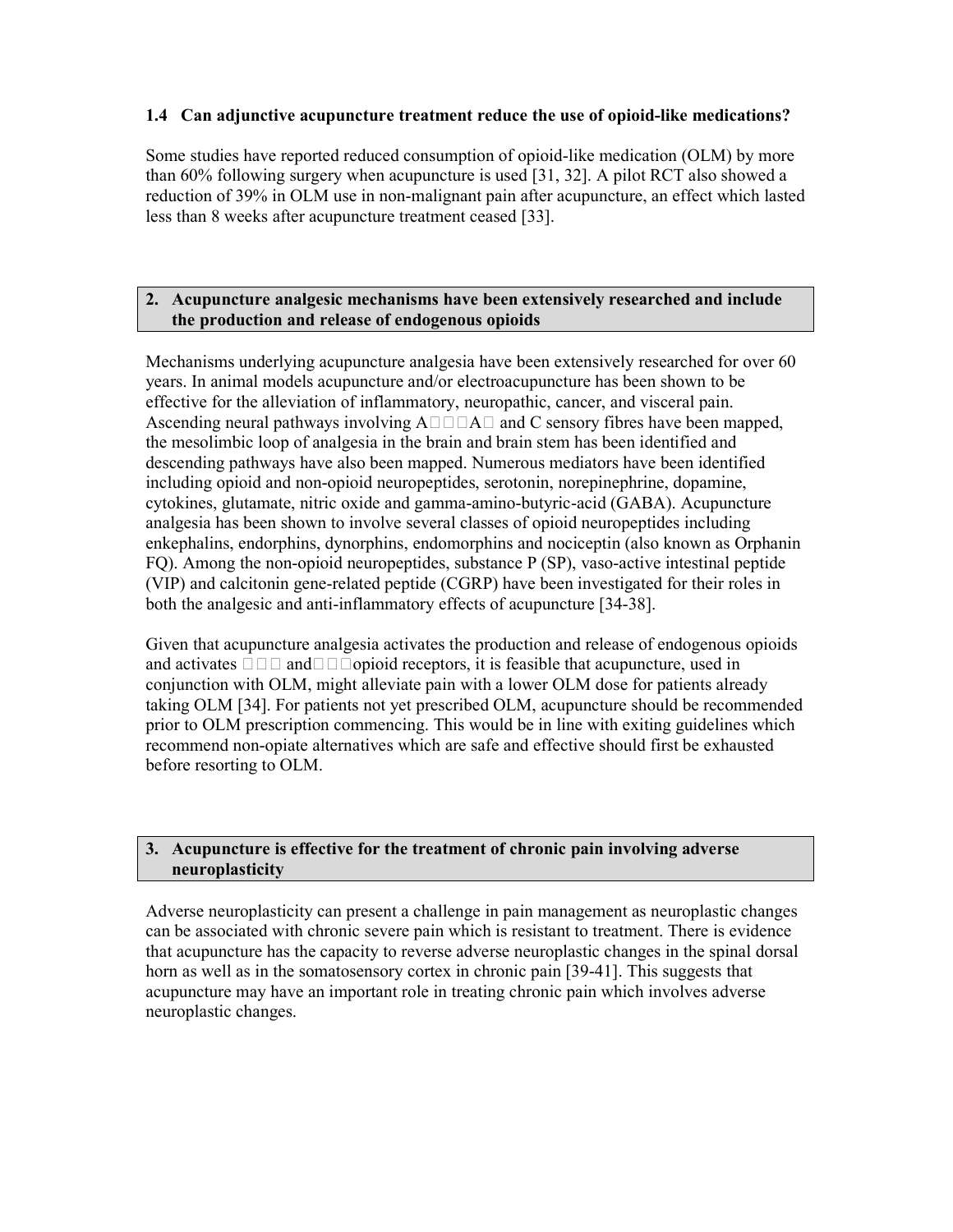#### **4. Acupuncture is a useful adjunctive therapy in opiate dependency and rehabilitation**

In 1973 Drs Wen and Cheung from Hong Kong published an accidental finding that ear acupuncture treatment for respiratory patients had apparently alleviated opioid withdrawal signs and symptoms [42]. These findings were replicated by others around the world including in New York and Sydney in the mid-1970s. In 1985 Dr Michael Smith and colleagues in New York went on to establish the National Acupuncture Detoxification Association (NADA) which today operates in over 40 countries with an estimated 25,000 providers [43]. In a recent RCT, in 28 newborns with Neonatal Abstinence Syndrome, laser acupuncture plus OLM significantly reduced the duration of oral morphine therapy when compared to OLM alone [44]. The mechanism for acupuncture in opiate withdrawal was found to be mediated by the endogenous opioid dynorphin binding to  $\square$  opioid receptors [45].

## **References**

1. Vickers AJ, Cronin AM, Maschino AC, Lewith G, MacPherson H, Foster NE, et al. Acupuncture for chronic pain: individual patient data meta-analysis. Archives of internal medicine. 2012;172(19):1444-53.

2. Weidenhammer W, Streng A, Linde K, Hoppe A, Melchart D. Acupuncture for chronic pain within the research program of 10 German Health Insurance Funds--basic results from an observational study. Complementary therapies in medicine. 2007;15(4):238-46.

3. Corbett MS, Rice SJ, Madurasinghe V, Slack R, Fayter DA, Harden M, et al. Acupuncture and other physical treatments for the relief of pain due to osteoarthritis of the knee: network meta-analysis. Osteoarthritis and cartilage / OARS, Osteoarthritis Research Society. 2013;21(9):1290-8.

4. Ji M, Wang X, Chen M, Shen Y, Zhang X, Yang J. The Efficacy of Acupuncture for the Treatment of Sciatica: A Systematic Review and Meta-Analysis. Evidence-based complementary and alternative medicine : eCAM. 2015;2015:192808.

5. Lewis RA, Williams NH, Sutton AJ, Burton K, Din NU, Matar HE, et al. Comparative clinical effectiveness of management strategies for sciatica: systematic review and network meta-analyses. The spine journal : official journal of the North American Spine Society. 2015;15(6):1461-77.

6. Gadau M, Yeung WF, Liu H, Zaslawski C, Tan YS, Wang FC, et al. Acupuncture and moxibustion for lateral elbow pain: a systematic review of randomized controlled trials. BMC complementary and alternative medicine. 2014;14:136.

7. Clark RJ, Tighe M. The effectiveness of acupuncture for plantar heel pain: a systematic review. Acupuncture in medicine : journal of the British Medical Acupuncture Society. 2012;30(4):298-306.

8. An LX, Chen X, Ren XJ, Wu HF. Electro-acupuncture decreases postoperative pain and improves recovery in patients undergoing a supratentorial craniotomy. The American journal of Chinese medicine. 2014;42(5):1099-109.

9. Chen CC, Yang CC, Hu CC, Shih HN, Chang YH, Hsieh PH. Acupuncture for pain relief after total knee arthroplasty: a randomized controlled trial. Regional anesthesia and pain medicine. 2015;40(1):31-6.

10. Cho HK, Park IJ, Jeong YM, Lee YJ, Hwang SH. Can perioperative acupuncture reduce the pain and vomiting experienced after tonsillectomy? A meta-analysis. The Laryngoscope. 2015.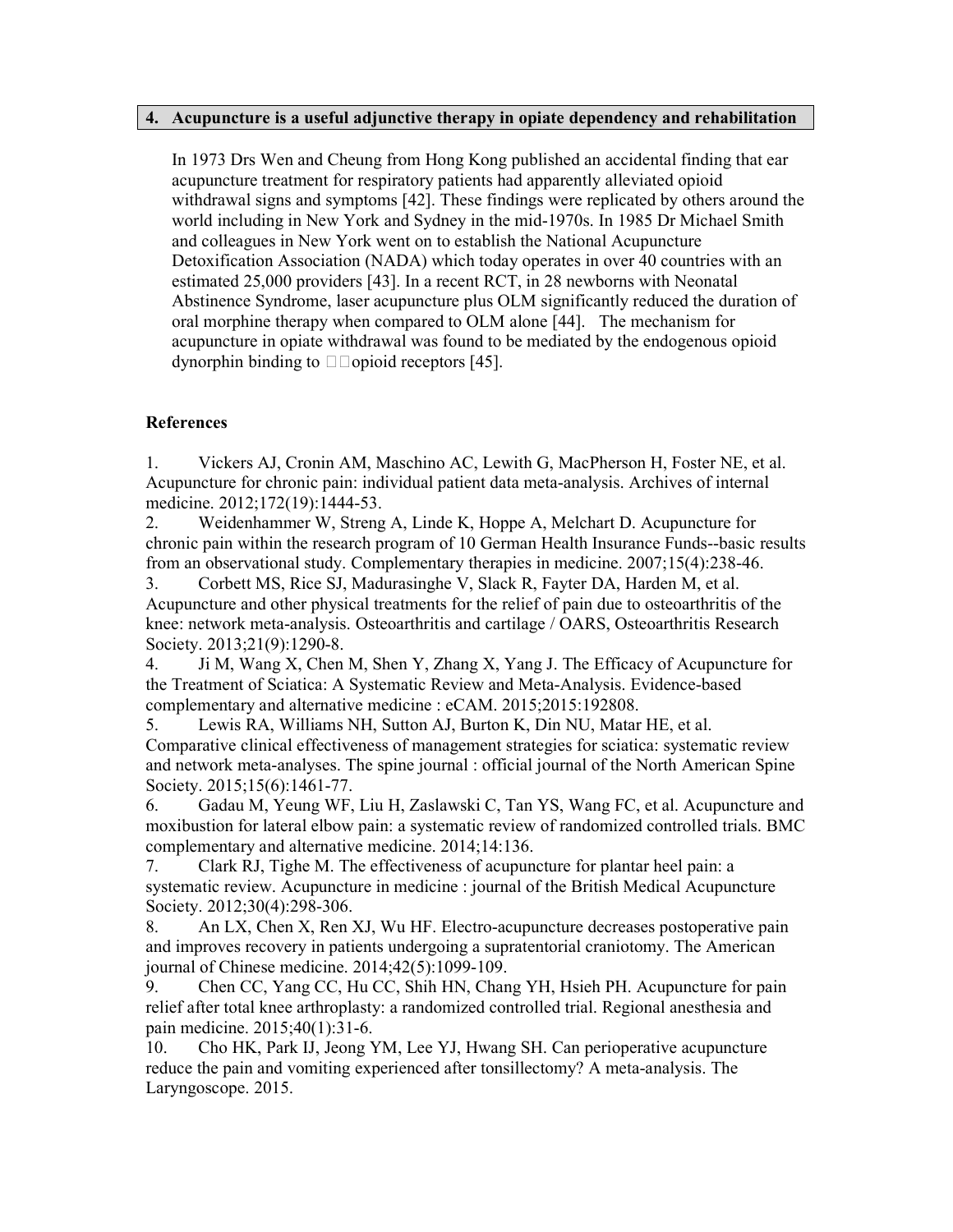11. Cho YH, Kim CK, Heo KH, Lee MS, Ha IH, Son DW, et al. Acupuncture for acute postoperative pain after back surgery: a systematic review and meta-analysis of randomized controlled trials. Pain practice : the official journal of World Institute of Pain. 2015;15(3):279-91.

12. Crespin DJ, Griffin KH, Johnson JR, Miller C, Finch MD, Rivard RL, et al. Acupuncture provides short-term pain relief for patients in a total joint replacement program. Pain medicine (Malden, Mass). 2015;16(6):1195-203.

13. Gilbey P, Bretler S, Avraham Y, Sharabi-Nov A, Ibrgimov S, Luder A. Acupuncture for posttonsillectomy pain in children: a randomized, controlled study. Paediatric anaesthesia. 2015;25(6):603-9.

14. Liu XL, Tan JY, Molassiotis A, Suen LK, Shi Y. Acupuncture-Point Stimulation for Postoperative Pain Control: A Systematic Review and Meta-Analysis of Randomized Controlled Trials. Evidence-based complementary and alternative medicine : eCAM. 2015;2015:657809.

15. Lu Z, Dong H, Wang Q, Xiong L. Perioperative acupuncture modulation: more than anaesthesia. British journal of anaesthesia. 2015;115(2):183-93.

16. Tsao GJ, Messner AH, Seybold J, Sayyid ZN, Cheng AG, Golianu B. Intraoperative acupuncture for posttonsillectomy pain: a randomized, double-blind, placebo-controlled trial. The Laryngoscope. 2015;125(8):1972-8.

17. Golianu B, Krane E, Seybold J, Almgren C, Anand KJS. Non-Pharmacological Techniques for Pain Management in Neonates. Seminars in Perinatology. 2007;31(5):318-22. 18. Fry LM, Neary SM, Sharrock J, Rychel JK. Acupuncture for analgesia in veterinary

medicine. Topics in companion animal medicine. 2014;29(2):35-42. 19. Smith CA, Zhu X, He L, Song J. Acupuncture for primary dysmenorrhoea. The Cochrane database of systematic reviews. 2011(1):Cd007854.

20. Abaraogu UO, Tabansi-Ochuogu CS. As Acupressure Decreases Pain, Acupuncture May Improve Some Aspects of Quality of Life for Women with Primary Dysmenorrhea: A Systematic Review with Meta-Analysis. Journal of acupuncture and meridian studies. 2015;8(5):220-8.

21. Cho SH, Hwang EW. Acupuncture for primary dysmenorrhoea: a systematic review. BJOG : an international journal of obstetrics and gynaecology. 2010;117(5):509-21.

22. Xu T, Hui L, Juan YL, Min SG, Hua WT. Effects of moxibustion or acupoint therapy for the treatment of primary dysmenorrhea: a meta-analysis. Alternative therapies in health and medicine. 2014;20(4):33-42.

23. Chung YC, Chen HH, Yeh ML. Acupoint stimulation intervention for people with primary dysmenorrhea: Systematic review and meta-analysis of randomized trials. Complementary therapies in medicine. 2012;20(5):353-63.

24. Chen MN, Chien LW, Liu CF. Acupuncture or Acupressure at the Sanyinjiao (SP6) Acupoint for the Treatment of Primary Dysmenorrhea: A Meta-Analysis. Evidence-based complementary and alternative medicine : eCAM. 2013;2013:493038.

25. Levett KM, Smith CA, Dahlen HG, Bensoussan A. Acupuncture and acupressure for pain management in labour and birth: a critical narrative review of current systematic review evidence. Complementary therapies in medicine. 2014;22(3):523-40.

26. Vixner L, Schytt E, Stener-Victorin E, Waldenstrom U, Pettersson H, Martensson LB. Acupuncture with manual and electrical stimulation for labour pain: a longitudinal

randomised controlled trial. BMC complementary and alternative medicine. 2014;14:187. 27. Dong C, Hu L, Liang F, Zhang S. Effects of electro-acupuncture on labor pain management. Archives of gynecology and obstetrics. 2015;291(3):531-6.

28. Liu H, Li H, Xu M, Chung KF, Zhang SP. A systematic review on acupuncture for trigeminal neuralgia. Alternative therapies in health and medicine. 2010;16(6):30-5.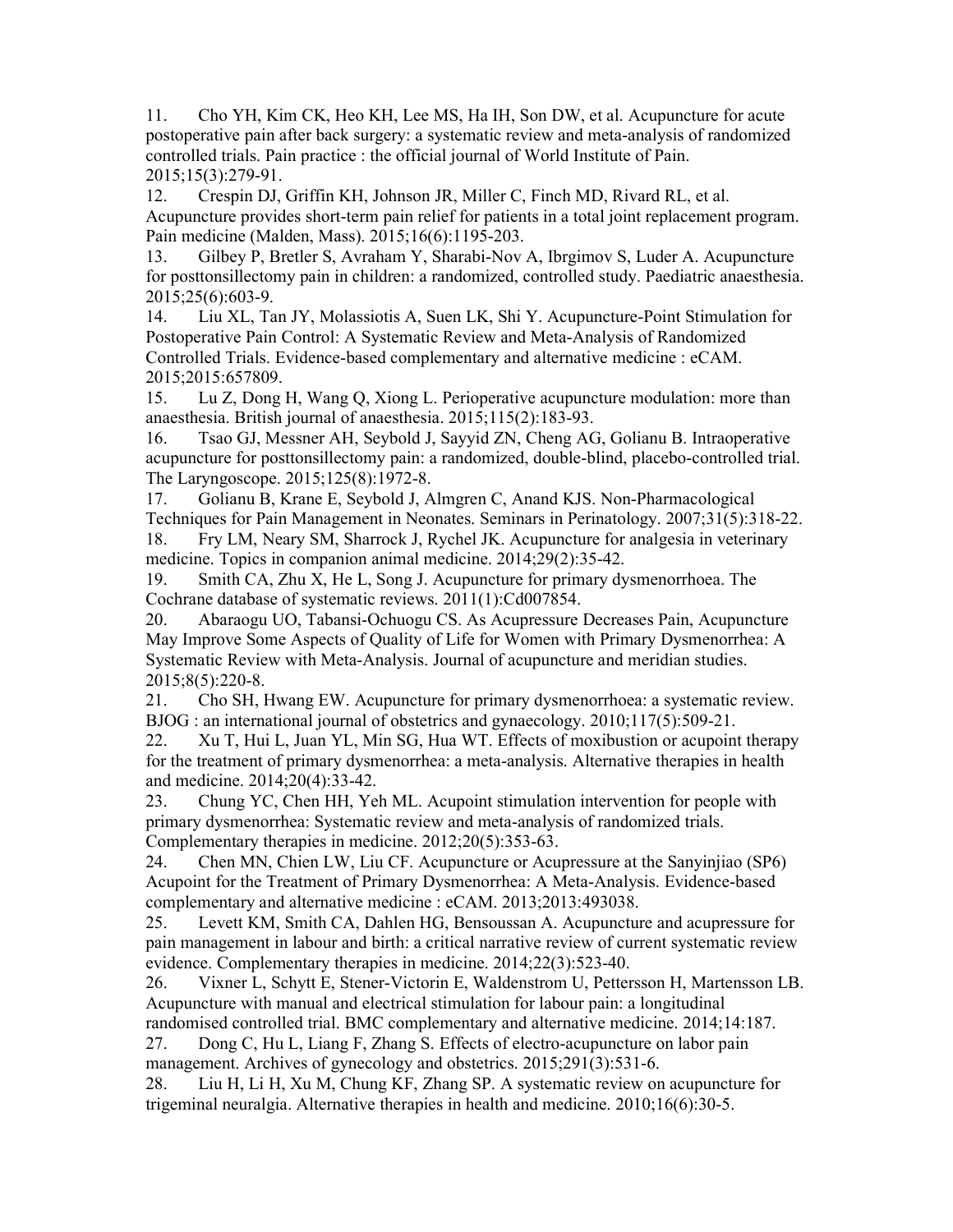29. Deare JC, Zheng Z, Xue CC, Liu JP, Shang J, Scott SW, et al. Acupuncture for treating fibromyalgia. The Cochrane database of systematic reviews. 2013;5:CD007070.

30. Ambrosio EM, Bloor K, MacPherson H. Costs and consequences of acupuncture as a treatment for chronic pain: a systematic review of economic evaluations conducted alongside randomised controlled trials. Complementary therapies in medicine. 2012;20(5):364-74.

31. Lin JG, Lo MW, Wen YR, Hsieh CL, Tsai SK, Sun WZ. The effect of high and low frequency electroacupuncture in pain after lower abdominal surgery. Pain. 2002;99(3):509- 14.

32. Wang B, Tang J, White PF, Naruse R, Sloninsky A, Kariger R, et al. Effect of the intensity of transcutaneous acupoint electrical stimulation on the postoperative analgesic requirement. Anesthesia and analgesia. 1997;85(2):406-13.

33. Zheng Z, Guo RJ, Helme RD, Muir A, Da Costa C, Xue CC. The effect of electroacupuncture on opioid-like medication consumption by chronic pain patients: a pilot randomized controlled clinical trial. European journal of pain (London, England). 2008;12(5):671-6.

34. Zhang R, Lao L, Ren K, Berman BM. Mechanisms of acupunctureelectroacupuncture on persistent pain. Anesthesiology. 2014;120(2):482-503.

35. Zhao ZQ. Neural mechanism underlying acupuncture analgesia. Progress in neurobiology. 2008;85(4):355-75.

36. Han JS. Acupuncture analgesia: areas of consensus and controversy. Pain. 2011;152(3 Suppl):S41-8.

37. Han JS. Acupuncture and endorphins. Neuroscience letters. 2004;361(1-3):258-61.

38. McDonald JL, Cripps AW, Smith PK. Mediators, Receptors, and Signalling Pathways in the Anti-Inflammatory and Antihyperalgesic Effects of Acupuncture. Evidence-based complementary and alternative medicine : eCAM. 2015;2015:975632.

39. Xing GG, Liu FY, Qu XX, Han JS, Wan Y. Long-term synaptic plasticity in the spinal dorsal horn and its modulation by electroacupuncture in rats with neuropathic pain. Experimental neurology. 2007;208(2):323-32.

40. Napadow V, Kettner N, Ryan A, Kwong KK, Audette J, Hui KK. Somatosensory cortical plasticity in carpal tunnel syndrome--a cross-sectional fMRI evaluation. NeuroImage. 2006;31(2):520-30.

41. Napadow V, Liu J, Li M, Kettner N, Ryan A, Kwong KK, et al. Somatosensory cortical plasticity in carpal tunnel syndrome treated by acupuncture. Human brain mapping. 2007;28(3):159-71.

42. Wen H, Cheung SYC. Treatment of drug addiction by acupuncture and electrical stimulation. Asian J Med. 1973;9:138-41.

43. Association NAD. National Acupuncture Detoxification Association

http://www.acudetox.com/about-nada/12-faqs2013.

44. Raith W, Schmolzer GM, Resch B, Reiterer F, Avian A, Koestenberger M, et al. Laser Acupuncture for Neonatal Abstinence Syndrome: A Randomized Controlled Trial. Pediatrics. 2015;136(5):876-84.

45. Wu LZ, Cui CL, Tian JB, Ji D, Han JS. Suppression of morphine withdrawal by electroacupuncture in rats: dynorphin and kappa-opioid receptor implicated. Brain research. 1999;851(1-2):290-6.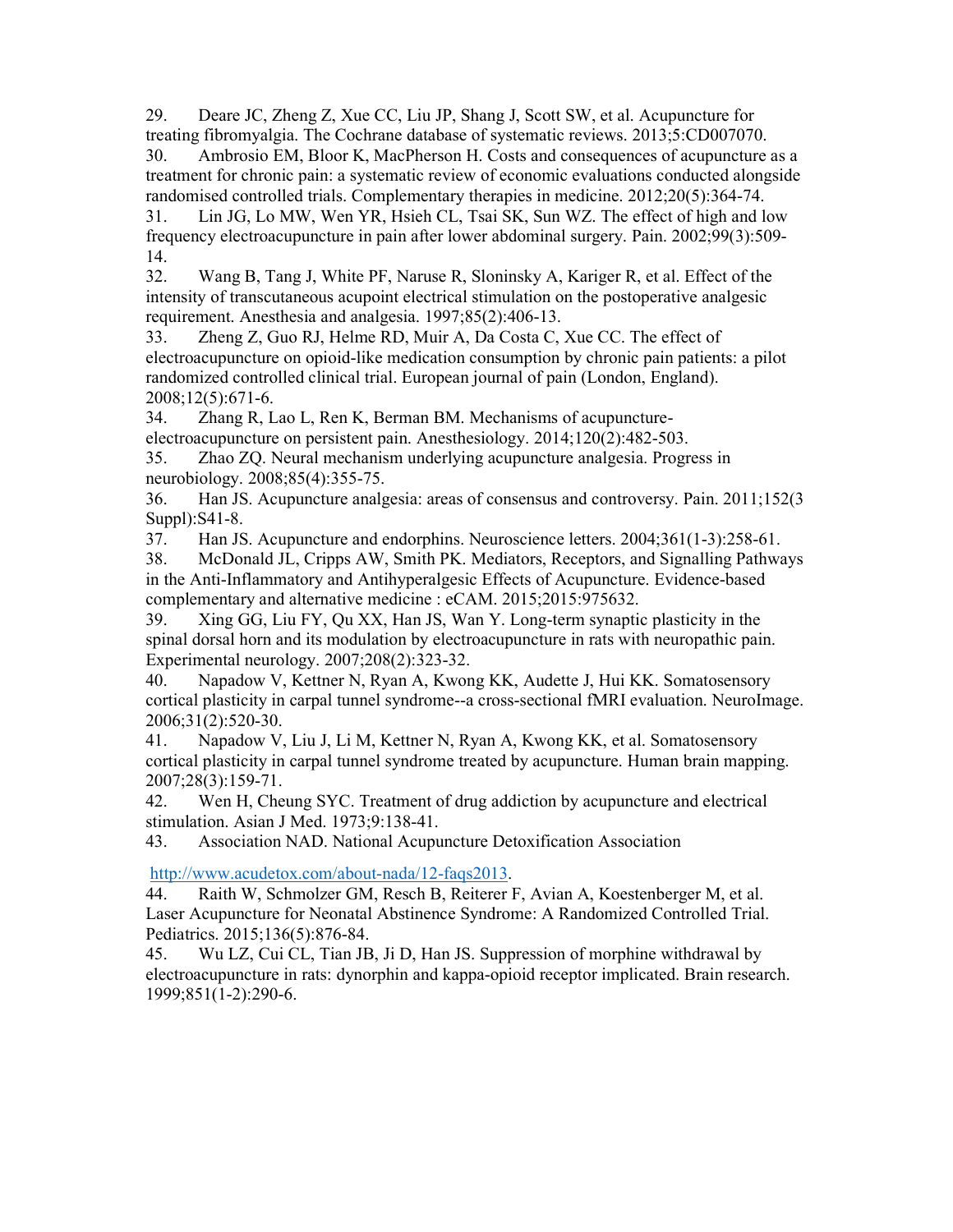#### **Table 1. Effectiveness and harms of acupuncture**

| Author, Year                | Topic/Intervention                                                                                                                            | Participants/Population                                                                                                                                                                                                    | <b>Primary Outcomes</b>                                                                                                               | <b>Key Findings</b>                                                                                                                                                                                                                          | <b>Study Quality</b>                                                                                                                                                                                                                           |
|-----------------------------|-----------------------------------------------------------------------------------------------------------------------------------------------|----------------------------------------------------------------------------------------------------------------------------------------------------------------------------------------------------------------------------|---------------------------------------------------------------------------------------------------------------------------------------|----------------------------------------------------------------------------------------------------------------------------------------------------------------------------------------------------------------------------------------------|------------------------------------------------------------------------------------------------------------------------------------------------------------------------------------------------------------------------------------------------|
| Vickers et al,<br>2012      | Acupuncture versus sham acupuncture<br>and no acupuncture in back, neck,<br>shoulder pain; chronic headache,<br>osteoarthritis                | Systematic review of 31 randomized<br>controlled trials (17,922 subjects) and<br>meta-analysis of individual patient data<br>from 29 of these 31 RCTs in back, neck,<br>shoulder pain; chronic headache,<br>osteoarthritis | A variety of pain severity<br>and disability scores such as<br>VAS, WOMAC, Roland<br>Morris Disability<br>Questionnaire               | Acupuncture was superior to<br>sham acupuncture and no<br>acupuncture for each pain<br>condition                                                                                                                                             | High quality evidence                                                                                                                                                                                                                          |
| Weidenhammer<br>et al, 2007 | Acupuncture for headache, low back<br>pain, osteoarthritis                                                                                    | Open pragmatic trial of 454,920<br>subjects with headache, low back pain,<br>osteoarthritis                                                                                                                                | Treating physician rating of<br>"marked, moderate,<br>minimal or poor<br>improvement (which<br>included no improvement<br>and worse)" | Physician ratings: 22% marked,<br>54% moderate, 16% minimal and<br>4% poor improvement                                                                                                                                                       | Low quality evidence - Open<br>pragmatic trial with no blinding<br>and no external assessors                                                                                                                                                   |
| Corbett et al,<br>2013      | Comparison of 22 physical therapies for<br>knee osteoarthritis pain                                                                           | Review of 152 trials and network meta-<br>analysis of 12 randomized controlled<br>trials with low risk of bias comparing 22<br>physical therapies in knee<br>osteoarthritis pain                                           | Knee pain                                                                                                                             | Acupuncture was equal to<br>balneotherapy and superior to<br>sham acupuncture, muscle-<br>strengthening exercise, Tai Chi,<br>weight loss, standard care and<br>aerobic exercise (in ranked order)                                           | 110 of 152 studies analysed were<br>of poor quality. Network meta-<br>analysis included 12 RCTs with<br>low risk of bias.                                                                                                                      |
| Ji et al, 2015              | Acupuncture versus standard<br>pharmaceutical care in sciatica                                                                                | Systematic review and meta-analysis of<br>12 randomized controlled trials in<br>sciatica                                                                                                                                   | Effectiveness, pain<br>intensity, pain threshold                                                                                      | Acupuncture was superior to<br>standard pharmaceutical care in<br>effectiveness, reducing pain<br>intensity and pain threshold                                                                                                               | Low to moderate quality<br>evidence                                                                                                                                                                                                            |
| Lewis et al, 2015           | Comparison of 21 different interventions<br>for sciatica                                                                                      | Systematic review and network meta-<br>analyses of 122 studies including 90<br>randomized or quasi-randomized<br>controlled trials comparing 21 different<br>interventions for sciatica                                    | Global effect, pain intensity                                                                                                         | In global effect and reduction in<br>pain intensity, acupuncture was<br>second only to biological agents<br>(cytokine modulating drugs), and<br>superior to all other interventions<br>tested including non-opioid and<br>opioid medications | 9% of studies had a strong<br>overall quality rating;<br>7% of studies had a strong<br>overall external validity rating;<br>21% of studies used both<br>adequate randomization and<br>adequate or partially adequate<br>allocation concealment |
| Gadau et al, 2014           | Acupuncture and/or moxibustion versus<br>sham acupuncture, another form of<br>acupuncture, or conventional treatment<br>in lateral elbow pain | Systematic review of 19 randomized<br>controlled trials                                                                                                                                                                    | Pain, grip strength                                                                                                                   | Acupuncture is more effective<br>than sham acupuncture<br>(moderate quality studies)<br>Acupuncture or moxibustion is<br>more effective than conventional<br>treatment (low quality studies)                                                 | Low to moderate quality<br>evidence                                                                                                                                                                                                            |
| Cho et al, 2015             | Real versus sham acupuncture in acute<br>post-operative pain after back surgery                                                               | Systematic review and meta-analysis of<br>5 trials                                                                                                                                                                         | 24-hour post-operative pain<br>intensity on VAS; 24-hour<br>opiate demands                                                            | Real acupuncture was superior to<br>sham in reducing pain intensity<br>but not opiate demand at 24-<br>hours                                                                                                                                 | 3 of 5 trials were high quality                                                                                                                                                                                                                |
| Levett et al, 2014          | Acupuncture, standard care, sham<br>acupuncture, acupressure and mixed                                                                        | A critical narrative review of 4<br>systematic reviews in labor pain                                                                                                                                                       | Pain intensity, analgesic<br>use, length of labor                                                                                     | Acupuncture reduces pain<br>intensity, analgesic use and                                                                                                                                                                                     | Conflicting evidence                                                                                                                                                                                                                           |